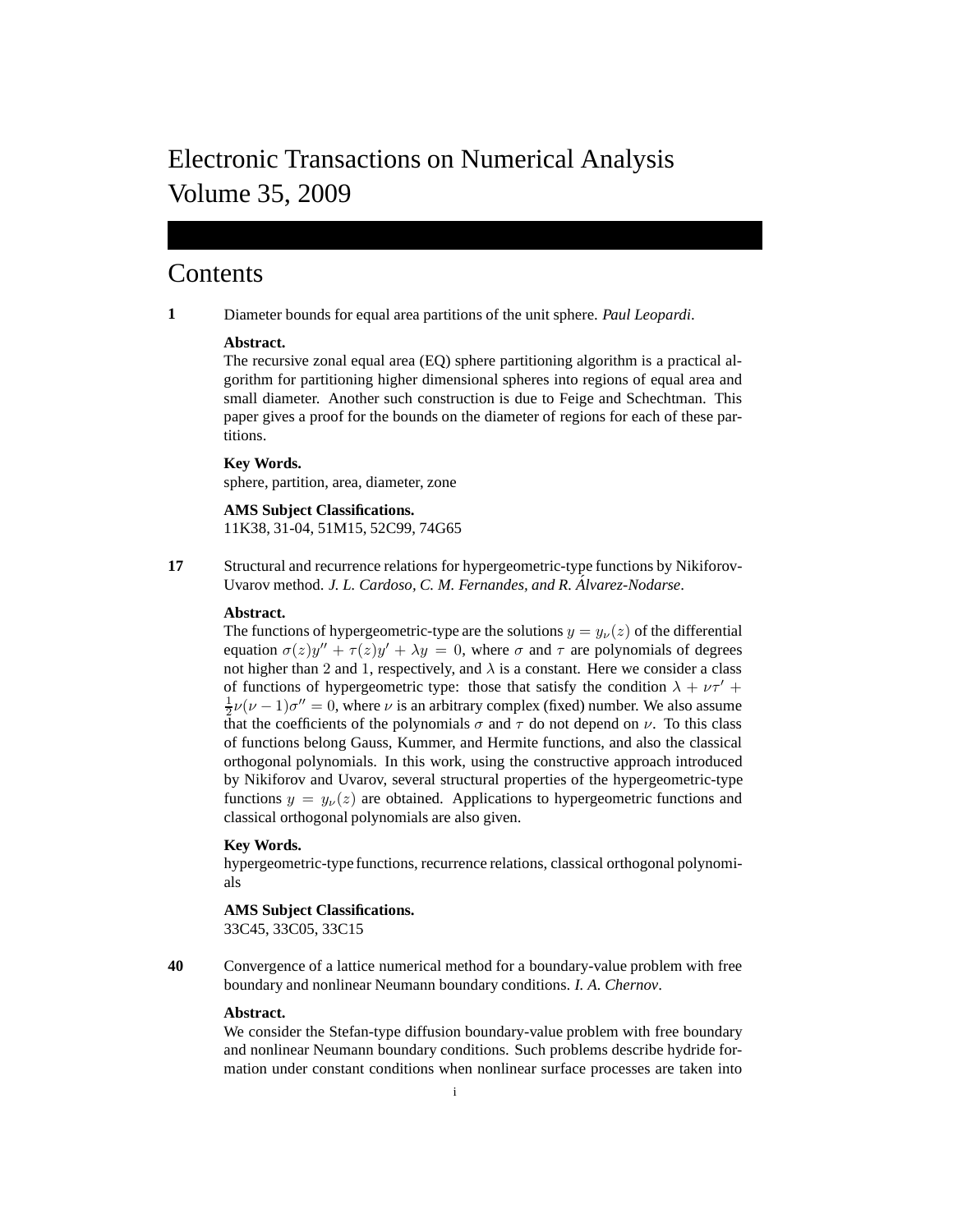account. We construct the difference numerical method and prove the convergence of the interpolation approximations to the weak solution of the problem. Then we apply the theory of boundary-value problems to show that this weak solution is the classical solution. Thus, the existence of the solution to the problem is proved and the difference method is justified.

#### **Key Words.**

Stefan-type problem, free boundary, nonlinear Neumann condition, existence of solution, difference scheme, uniform convergence of approximations

#### **AMS Subject Classifications.**

65N06, 65N12, 35K20, 35K60, 35R35, 35A05

**57** A full-Newton approach to separable nonlinear least squares problems and its application to discrete least squares rational approximation. *Carlos F. Borges*.

#### **Abstract.**

We consider a class of non-linear least squares problems that are widely used in fitting experimental data. A defining characteristic of the models we will consider is that the solution parameters may be separated into two classes, those that enter the problem linearly and those that enter non-linearly. Problems of this type are known as separable non-linear least squares (SNLLS) problems and are often solved using a Gauss-Newton algorithm that was developed in Golub and Pereyra [SIAM J. Numer. Anal., 10 (1973), pp. 413–432] and has been very widely applied. We develop a full-Newton algorithm for solving this problem. Exploiting the structure of the general problem leads to a surprisingly compact algorithm which exhibits all of the excellent characteristics of the full-Newton approach (e.g. rapid convergence on problems with large residuals). Moreover, for certain problems of quite general interest, the per iteration cost for the full-Newton algorithm compares quite favorably with that of the Gauss-Newton algorithm. We explore one such problem, that of discrete least-squares fitting of rational functions.

## **Key Words.**

separable nonlinear least squares, rational approximation

## **AMS Subject Classifications.**

65F20, 65D10, 41A20

**69** Spectral approximation of variationally formulated eigenvalue problems on curved domains. *Ana Alonso and Anah´ı Dello Russo*.

*To the memory of Professor Jorge D. Samur*

## **Abstract.**

This paper is concerned with the spectral approximation of variationally formulated eigenvalue problems posed on curved domains. As an example of the present theory, convergence and optimal error estimates are proved for the piecewise linear finite element approximation of the eigenvalues and eigenfunctions of a second order elliptic differential operator on a general curved three-dimensional domain.

#### **Key Words.**

spectral approximation, eigenvalue problems, curved domains

## **AMS Subject Classifications.**

65N15, 65N25, 65N30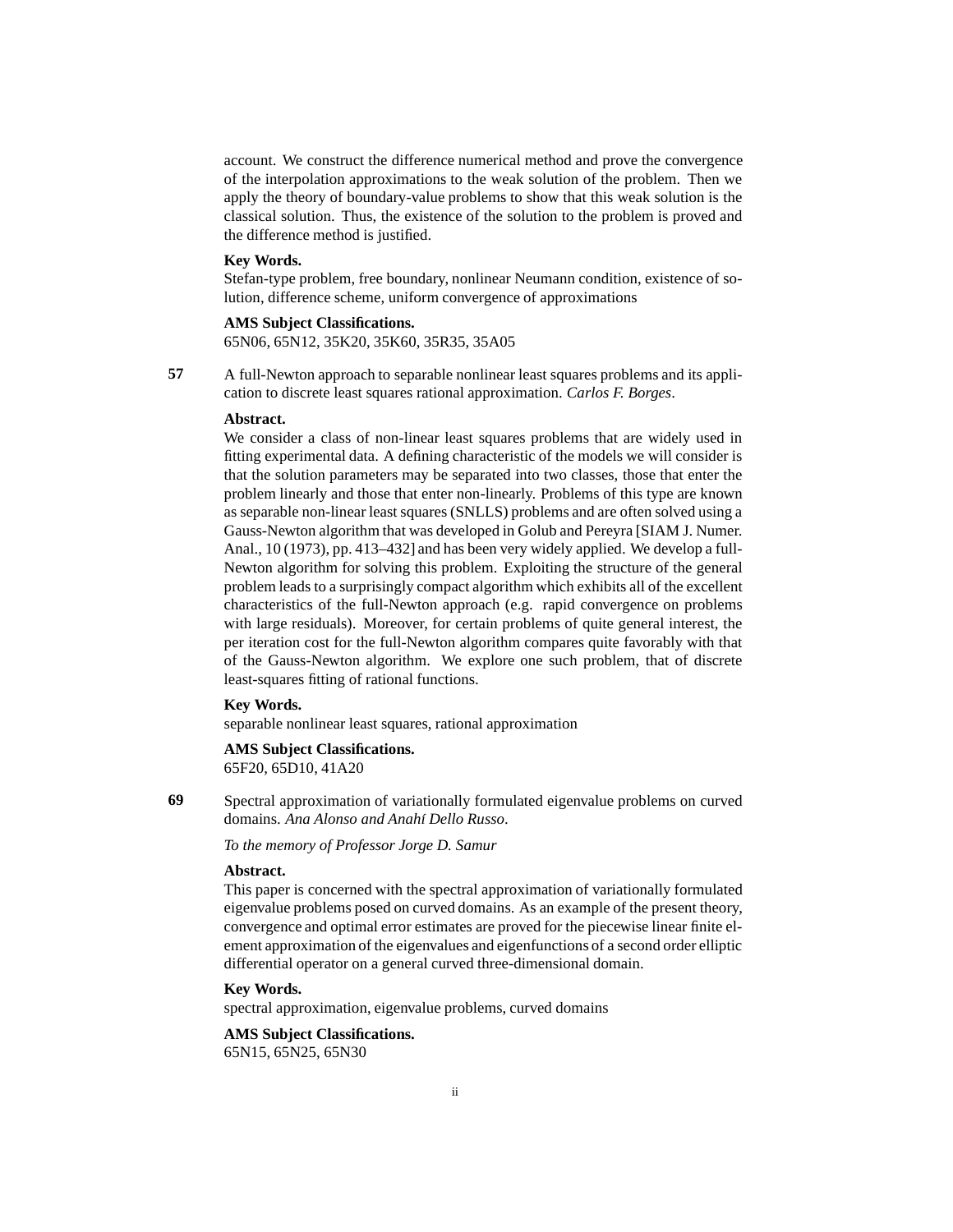**88** On modified asymptotic series involving confluent hypergeometric functions. *Alfredo Deaño and Nico M. Temme.* 

## **Abstract.**

A modification of the Poincaré-type asymptotic expansion for functions defined by Laplace transforms is analyzed. This modification is based on an alternative power series expansion of the integrand, and the convergence properties are seen to be superior to those of the original asymptotic series. The resulting modified asymptotic expansion involves a series of confluent hypergeometric functions  $U(a, c, z)$ , which can be computed by means of continued fractions in a backward recursion scheme. Numerical examples are included, such as the incomplete gamma function  $\Gamma(a, z)$ and the modified Bessel function  $K_{\nu}(z)$  for large values of z. It is observed that the same procedure can be applied to uniform asymptotic expansions when extra parameters become large as well.

#### **Key Words.**

confluent hypergeometric functions, asymptotic expansions, saddle point method, convergence and divergence of series and sequences

#### **AMS Subject Classifications.**

33C15, 33F99, 34E05, 30E15, 40A05

**104** Acceleration of implicit schemes for large systems of nonlinear ODEs. *Mouhamad Al Sayed Ali and Miloud Sadkane*.

## **Abstract.**

Implicit integration schemes for large systems of nonlinear ODEs require, at each integration step, the solution of a large nonlinear system. Typically, the nonlinear systems are solved by an inexact Newton method that leads to a set of linear systems involving the Jacobian matrix of the ODE which are solved by Krylov subspace methods. The convergence of the whole process relies on the quality of initial solutions for both the inexact Newton iteration and the linear systems. To improve global convergence, line search and trust region algorithms are used to find effective initial solutions. The purpose of this paper is to construct subspaces of small dimension where descent directions for line search and trust region algorithms and initial solutions for each linear system are found. Only one subspace is required for each integration step. This approach can be seen as an improved predictor, leading to a significant saving in the total number of integration steps. Estimates are provided that relate the quality of the computed initial solutions to the step size of the discretization, the order of the implicit scheme and the dimension of the constructed subspaces. Numerical results are reported.

## **Key Words.**

nonlinear equations, nonlinear ODE systems, inexact Newton, GMRES, line search, trust region

**AMS Subject Classifications.** 65H10, 65L05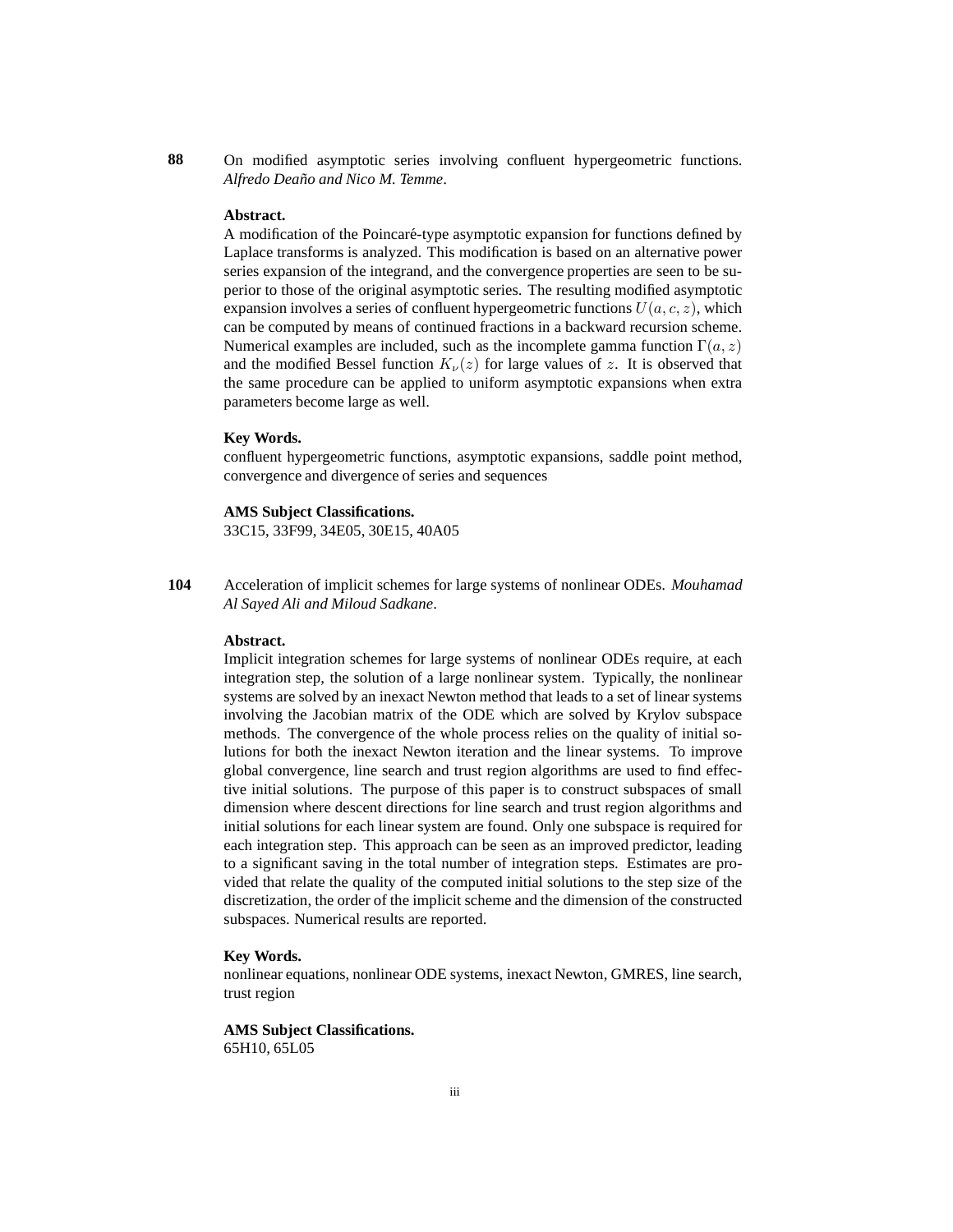**118** Monotone convergence of the Lanczos approximations to matrix functions of Hermitian matrices. *Andreas Frommer*.

#### **Abstract.**

When A is a Hermitian matrix, the action  $f(A)b$  of a matrix function  $f(A)$  on a vector  $b$  can efficiently be approximated via the Lanczos method. In this note we use M-matrix theory to establish that the 2-norm of the error of the sequence of approximations is monotonically decreasing if f is a Stieltjes transform and  $\ddot{A}$  is positive definite. We discuss the relation of our approach to a recent, more general monotonicity result of Druskin for Laplace transforms. We also extend the class of functions to certain product type functions. This yields, for example, monotonicity when approximating  $sign(A)b$  with A indefinite if the Lanczos method is performed for  $A^2$  rather than  $\tilde{A}$ .

#### **Key Words.**

matrix functions, Lanczos method, Galerkin approximation, monotone convergence, error estimates

## **AMS Subject Classifications.**

6530, 65F10, 65F50

129 On the fast reduction of symmetric rationally generated Toeplitz matrices to tridiagonal form. *K. Frederix, L. Gemignani, and M. Van Barel*.

#### **Abstract.**

In this paper two fast algorithms that use orthogonal similarity transformations to convert a symmetric rationally generated Toeplitz matrix to tridiagonal form are developed, as a means of finding the eigenvalues of the matrix efficiently. The reduction algorithms achieve cost efficiency by exploiting the rank structure of the input Toeplitz matrix. The proposed algorithms differ in the choice of the generator set for the rank structure of the input Toeplitz matrix.

#### **Key Words.**

Toeplitz matrices, eigenvalue computation, rank structures

**AMS Subject Classifications.** 65F15

**148** Spherical quadrature formulas with equally spaced nodes on latitudinal circles. *Daniela Ros¸ca*.

## **Abstract.**

In a previous paper, we constructed quadrature formulas based on some fundamental systems of  $(n + 1)^2$  points on the sphere  $(n + 1)$  equally spaced points taken on  $n+1$  latitudinal circles), constructed by Laín-Fernández. These quadrature formulas are of interpolatory type. Therefore the degree of exactness is at least  $n$ . In some particular cases the exactness can be  $n + 1$  and this exactness is the maximal that can be obtained, based on the above mentioned fundamental system of points. In this paper we try to improve the exactness by taking more equally spaced points at each latitude and equal weights for each latitude. We study the maximal degree of exactness which can be attained with  $n + 1$  latitudes. As a particular case, we study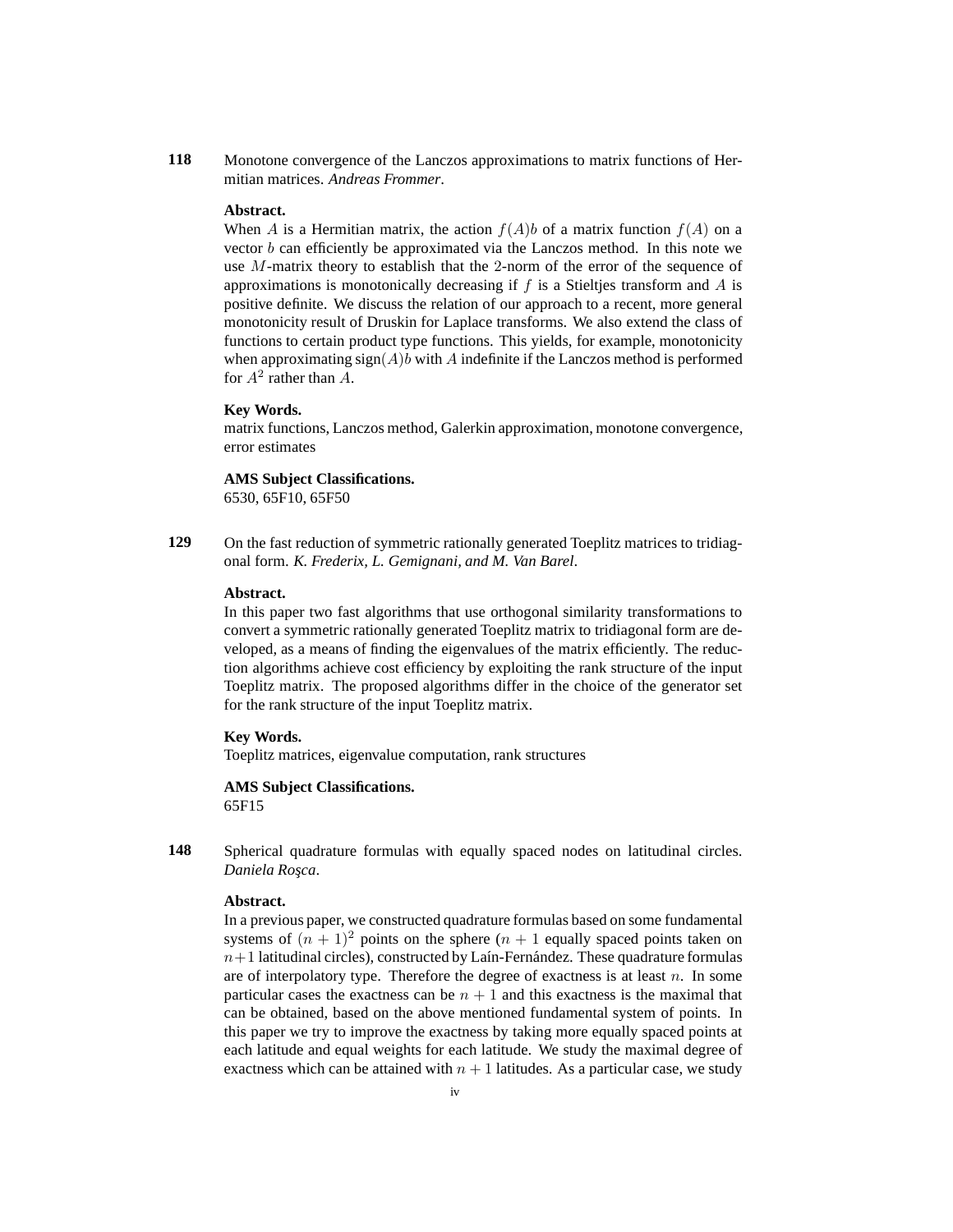the maximal exactness of the spherical designs with equally spaced points at each latitude. Of course, all of these quadratures are no longer interpolatory.

## **Key Words.**

quadrature formulas, spherical functions, Legendre polynomials

## **AMS Subject Classifications.**

65D32, 43A90, 42C10

**164** The heat transform and its use in thermal identification problems for electronic circuits. *Stefan Kindermann and Marcin Janicki*.

#### **Abstract.**

We define and analyze a linear transformation – the heat transform – that allows to map solutions of hyperbolic equations to solutions of corresponding parabolic equations. The inversion of this mapping can be used to transform an inverse problem for the heat equation to a similar problem for the wave equation. This work is motivated by problems of finding interfaces, boundaries and associated heat conduction parameters in the thermal analysis of electronic circuits when transient data are available. Since the inversion of the transformation is ill-posed, we use a semi-smooth Newton scheme to regularize it enforcing sparsity of the solution. We present some numerical results of this procedure for simulated and measured data, which shows that heat conduction effects due to interfaces and boundaries can be found and classified by an inversion of the heat transform.

## **Key Words.**

inverse problem, heat transform, sparsity, semi-smooth Newton method, electronic circuits

**AMS Subject Classifications.** 35R30, 35K15, 80A23, 44A15, 46F12

**185** Convergence issues in the theory and practice of iterative aggregation/disaggregation methods. *Ivo Marek, Petr Mayer, and Ivana Pultarova´*.

#### **Abstract.**

Iterative aggregation/disaggregation (IAD) methods for the computation of stationary probability vectors of large scale Markov chains form efficient practical analysis tools. However, their convergence theory is still not developed appropriately. Furthermore, as in other multilevel methods such as multigrid methods, the number of relaxations on the fine level of the IAD algorithms which is to be executed plays a very important role. To better understand these methods, in this paper we study some new concepts as well as their behavior and dependence on the parameters involved in aggregation algorithms, and establish some necessary and/or sufficient conditions for convergence. The theory developed offers a proof of convergence of IAD algorithms independent of whether the governing iteration matrix is primitive or cyclic as one of its main results. Another important result concerns a comparison of the rates of convergence of two IAD processes. Some examples documenting the diversity of behavior of IAD methods are given.

#### **Key Words.**

stationary probability vector of Markov chain, iterative aggregation/disaggregation

## **AMS Subject Classifications.**

15A15, 15A09, 15A23, 65F05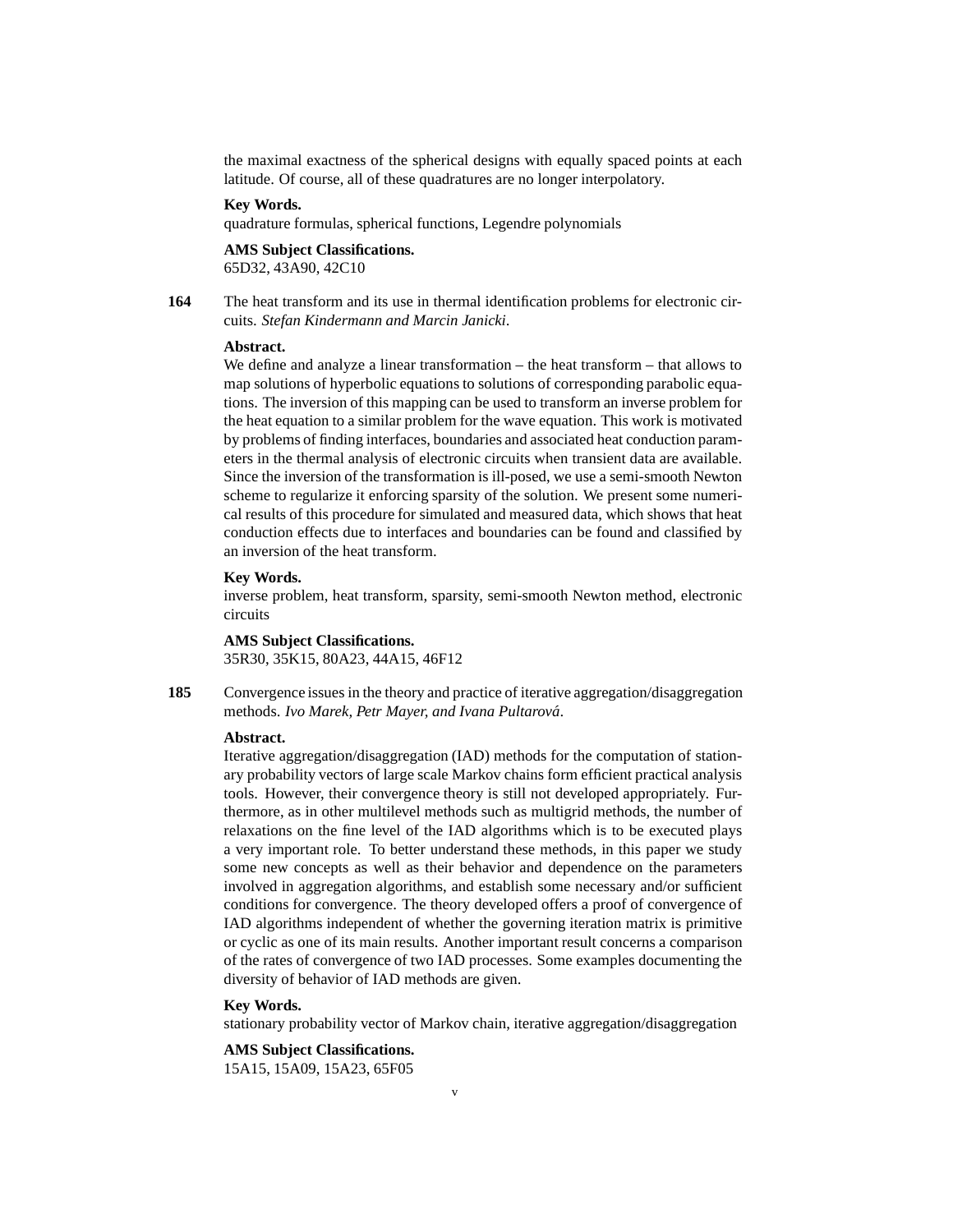**201** Gaussian Direct Quadrature methods for double delay Volterra integral equations. *Angelamaria Cardone, Ida Del Prete, and Claudia Nitsch*.

#### **Abstract.**

In this paper we consider Volterra integral equations with two constant delays. We construct Direct Quadrature methods based on Gaussian formulas, combined with a suitable interpolation technique. We study the convergence and the stability properties of the methods and we carry out some numerical experiments that confirm our theoretical results.

#### **Key Words.**

Volterra integral equations, Direct Quadrature method, Gaussian quadrature formulas, convergence, stability

**AMS Subject Classifications.** 65R20

**217** Large-scale Kalman filtering using the limited memory BFGS method. *H. Auvinen, J. M. Bardsley, H. Haario, and T. Kauranne*.

## **Abstract.**

The standard formulations of the Kalman filter (KF) and extended Kalman filter (EKF) require the storage and multiplication of matrices of size  $n \times n$ , where n is the size of the state space, and the inversion of matrices of size  $m \times m$ , where m is the size of the observation space. Thus when both  $m$  and  $n$  are large, implementation issues arise. In this paper, we advocate the use of the limited memory BFGS method (LBFGS) to address these issues. A detailed description of how to use LBFGS within both the KF and EKF methods is given. The methodology is then tested on two examples: the first is large-scale and linear, and the second is small scale and nonlinear. Our results indicate that the resulting methods, which we will denote LBFGS-KF and LBFGS-EKF, yield results that are comparable with those obtained using KF and EKF, respectively, and can be used on much larger scale problems.

## **Key Words.**

Kalman filter, Bayesian estimation, large-scale optimization

## **AMS Subject Classifications.**

65K10, 15A29

**234** An efficient generalization of the Rush–Larsen method for solving electrophysiology membrane equations. *Mauro Perego and Alessandro Veneziani*.

## **Abstract.**

In this paper we describe a class of second-order methods for solving ordinary differential systems coming from some problems in electro-physiology. These methods extend to the second order of accuracy a previous proposal by Rush and Larsen [IEEE Trans. Biomed. Eng., 25 (1978), pp. 389–392] for the same problem. The methods can be regarded in the general framework of exponential integrators following the definition of Minchev and Wright [NTNU Tech. Report 2/05 (2005)]. However, they do differ from other schemes in this class for the specific form of linearization we pursue. We investigate the accuracy, stability, and positivity properties of our methods. Under simplifying assumptions on the problem at hand, our methods reduce to classical multi-step methods. However, we show that in general the new